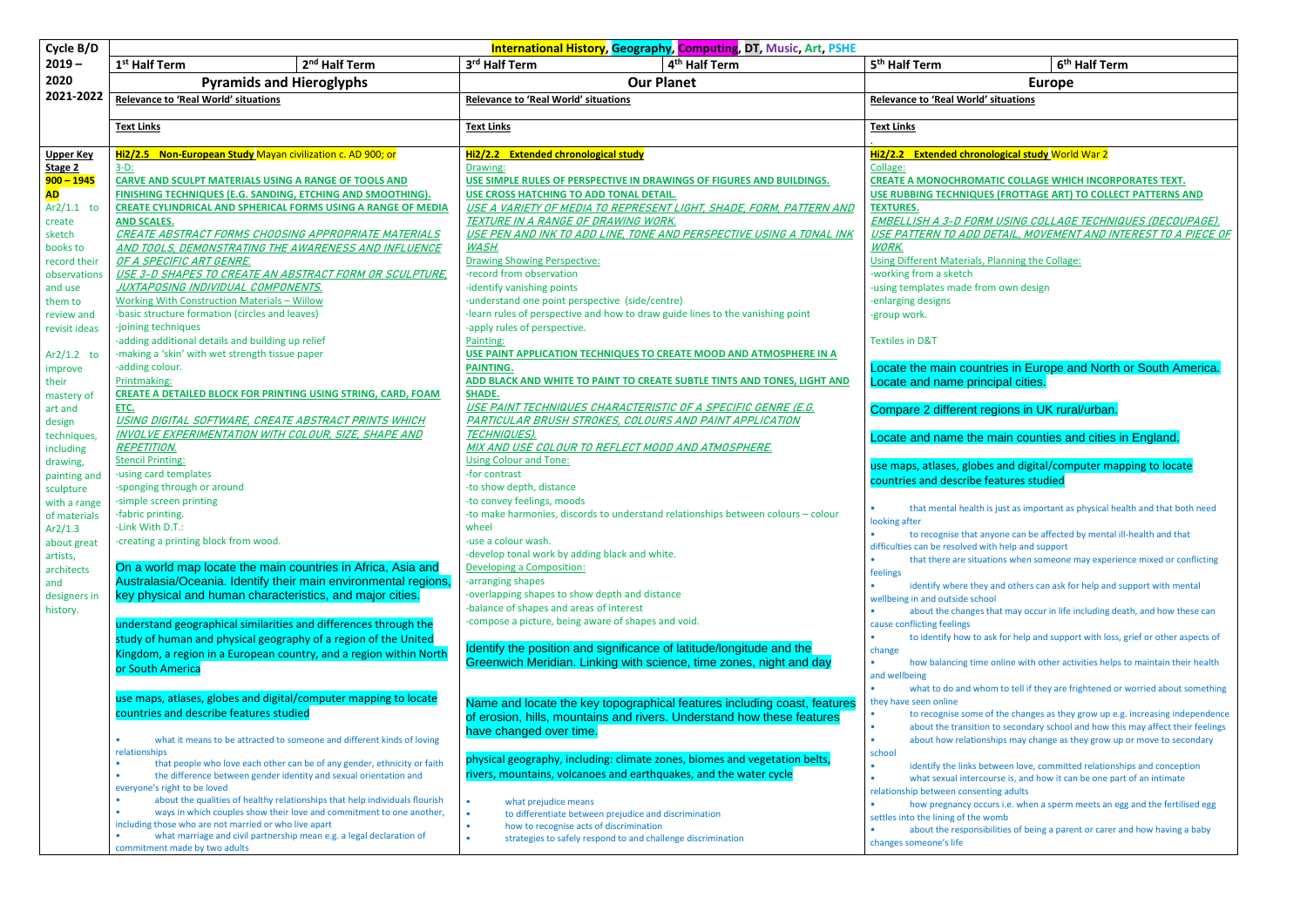| that people have the right to choose whom they marry or whether to get                              | how to recognise stereotypes in different contexts and the influence they have on            | how to protect personal information online                                                 |
|-----------------------------------------------------------------------------------------------------|----------------------------------------------------------------------------------------------|--------------------------------------------------------------------------------------------|
| married                                                                                             | attitudes and understanding of different groups                                              | to identify potential risks of personal information being misused<br>$\bullet$             |
| that to force anyone into marriage is illegal<br>$\bullet$                                          | how stereotypes are perpetuated and how to challenge this                                    | that images or text can be quickly shared with others, even when only sent to<br>$\bullet$ |
| how and where to report forced marriage or ask for help if they are<br>$\bullet$                    | about the benefits of safe internet use e.g. learning, connecting and communicating          | one person, and what the impact of this might be                                           |
| worried                                                                                             | how and why images online might be manipulated, altered, or faked                            | what to do if they take, share or come across an image which may upset, hurt               |
| to compare the features of a healthy and unhealthy friendship<br>$\bullet$                          | why people choose to communicate through social media and some of the risks and<br>$\bullet$ | or embarrass them or others                                                                |
| about the shared responsibility if someone is put under pressure to do<br>$\bullet$                 | challenges of doing so                                                                       |                                                                                            |
| something dangerous and something goes wrong                                                        | that social media sites have age restrictions and regulations for use                        | how to report the misuse of personal information or sharing of upsetting                   |
| strategies to respond to pressure from friends including online<br>$\bullet$                        | the reasons why some media and online content is not appropriate for children                | content/images online                                                                      |
| how to assess the risk of different online 'challenges' and 'dares'<br>$\bullet$                    | how online content can be designed to manipulate people's emotions and<br>۰                  | about the different age rating systems for social media, T.V, films, games and             |
| how to recognise and respond to pressure from others to do something                                | encourage them to read or share things                                                       | online gaming                                                                              |
|                                                                                                     |                                                                                              | about the risks and effects of different drugs                                             |
| unsafe or that makes them feel worried or uncomfortable                                             | about sharing things online, including rules and laws relating to this                       | about the laws relating to drugs common to everyday life and illegal drugs<br>۰            |
| how to get advice and report concerns about personal safety, including<br>$\bullet$                 | how to recognise what is appropriate to share online                                         |                                                                                            |
| online                                                                                              | how to report inappropriate online content or contact<br>$\bullet$                           | to recognise why people choose to use or not use drugs, including nicotine,<br>$\bullet$   |
| what consent means and how to seek and give/not give permission in<br>$\bullet$                     | about the role that money plays in people's lives, attitudes towards it and what             | alcohol                                                                                    |
| different situations                                                                                | influences decisions about money                                                             | and medicines as well as illegal drugs                                                     |
| about the link between values and behaviour and how to be a positive                                | about value for money and how to judge if something is value for money                       | about the organisations where people can get help and support concerning                   |
| role model                                                                                          | how companies encourage customers to buy things and why it is important to be a              | drug use                                                                                   |
| how to discuss issues respectfully                                                                  | critical consumer                                                                            | about mixed messages in the media relating to drug use and how they might<br>$\bullet$     |
| how to listen to and respect other points of view<br>$\bullet$                                      | how having or not having money can impact on a person's emotions, health and                 | influence opinions and decisions                                                           |
| how to constructively challenge points of view they disagree with<br>$\bullet$                      | wellbeing                                                                                    |                                                                                            |
| ways to participate effectively in discussions online and manage conflict                           | about common risks associated with money, including debt, fraud and gambling                 |                                                                                            |
| or disagreements                                                                                    | how money can be gained or lost e.g. stolen, through scams or gambling and how               | Y5 Select from and use a wider range of materials and components, including                |
|                                                                                                     |                                                                                              | construction materials, textiles and ingredients, according to their functional            |
|                                                                                                     | these put people at financial risk                                                           | properties and aesthetic qualities                                                         |
|                                                                                                     | how to get help if they are concerned about gambling or other financial risks                | Y5 Demonstrate how to use skills in using different tools and equipment safely and         |
| Y5/6Know how more complex electrical circuits and components can be                                 |                                                                                              | accurately with growing confidence cut and join with accuracy to ensure a good-            |
| used to create functional products                                                                  | I can play and perform in solo and ensemble contexts, using my voice                         | quality finish to the product.                                                             |
| Y5/6Understand that mechanical and electrical systems have an input,                                |                                                                                              | Y6 With confidence pin, sew and stitch materials together to create a product.             |
| process and output.                                                                                 | and playing musical instruments with increasing accuracy, fluency,                           | Demonstrate when make modifications as they go along.                                      |
| Know how more complex electrical circuits and components can be used to                             | control and expression                                                                       | Construct products using permanent joining techniques.                                     |
| create functional products                                                                          |                                                                                              |                                                                                            |
| Understand that mechanical and electrical systems have an input, process                            | I can improvise and compose music for a range of purposes using the                          |                                                                                            |
| and output.                                                                                         | inter-related dimensions of music                                                            | Start to generate, develop, model and communicate their ideas through                      |
|                                                                                                     |                                                                                              | discussion, annotated sketches, cross-sectional and exploded diagrams,                     |
| Understand that food is grown (such as tomatoes, wheat and potatoes),                               | I can listen with attention to detail and recall sounds with increasing<br>$\bullet$         | prototypes, pattern pieces.                                                                |
| reared (such as pigs, chickens and cattle) and caught (such as fish) in the                         | aural memory                                                                                 | Begin to use research and develop design criteria to inform the design of                  |
| UK, Europe and the wider world.                                                                     | I can use and understand staff and other musical notations<br>$\bullet$                      | innovative, functional, appealing products that are fit for purpose.                       |
| Begin to understand that seasons may affect the food available.                                     |                                                                                              | With growing confidence, apply a range of finishing techniques, including those            |
| Understand how food is processed into ingredients that can be eaten or used                         | I appreciate and understand a wide range of high-quality live and                            | from art and design.                                                                       |
| in cooking.                                                                                         | recorded music drawn from different traditions and from great                                | Draw up a specification for their design- link with Maths and Science. Use results         |
| Know how to prepare and cook a variety of predominantly savoury dishes                              |                                                                                              | of investigations, information sources, including ICT when developing design               |
| safely and hygienically including, where appropriate, the use of a heat                             | composers and musicians                                                                      | ideas.                                                                                     |
| source.                                                                                             | I can develop an understanding of the history of music.<br>$\bullet$                         | With growing confidence, select appropriate materials, tools and techniques.               |
| Start to understand how to use a range of techniques such as peeling,                               |                                                                                              | Start to understand how much products cost to make, how sustainable and                    |
| chopping, slicing, grating, mixing, spreading, kneading and baking.                                 | Year 5: - solve problems by splitting them into smaller parts.                               | innovative they are and the impact products have beyond their intended purpose.            |
| Begin to understand that different food and drink contain different                                 | -use selection in programs.                                                                  |                                                                                            |
|                                                                                                     | -work with variables.                                                                        | Start to evaluate a product against the original design specification and by carrying      |
| substances - nutrients, water and fibre - that are needed for health                                |                                                                                              | out tests.                                                                                 |
|                                                                                                     |                                                                                              | Evaluate their work both during and at the end of the assignment.                          |
| Start to generate, develop, model and communicate their ideas through                               | Year 6:                                                                                      | Begin to evaluate it personally and seek evaluation from others.                           |
| discussion, annotated sketches, cross-sectional and exploded diagrams,                              | understand that computers can only process specific commands                                 | Evaluate the key designs of individuals which design and technology has helped             |
| prototypes, pattern pieces.                                                                         | plan, write and debug a simple website using a text-based programming language               | shape.                                                                                     |
| Begin to use research and develop design criteria to inform the design of                           | (HTML)                                                                                       |                                                                                            |
| innovative, functional, appealing products that are fit for purpose.                                |                                                                                              |                                                                                            |
| With growing confidence, apply a range of finishing techniques, including                           |                                                                                              | I can play and perform in solo and ensemble contexts, using my<br>$\bullet$                |
| those from art and design.                                                                          |                                                                                              |                                                                                            |
| Draw up a specification for their design- link with Maths and Science. Use                          |                                                                                              | voice and playing musical instruments with increasing accuracy,                            |
| results of investigations, information sources, including ICT when developing                       |                                                                                              | fluency, control and expression                                                            |
| design ideas.                                                                                       |                                                                                              |                                                                                            |
| With growing confidence, select appropriate materials, tools and techniques.                        |                                                                                              | I can improvise and compose music for a range of purposes                                  |
| Start to understand how much products cost to make, how sustainable and                             |                                                                                              | using the inter-related dimensions of music                                                |
| innovative they are and the impact products have beyond their intended                              |                                                                                              |                                                                                            |
|                                                                                                     |                                                                                              | I can listen with attention to detail and recall sounds with                               |
|                                                                                                     |                                                                                              |                                                                                            |
| purpose.                                                                                            |                                                                                              |                                                                                            |
|                                                                                                     |                                                                                              | increasing aural memory                                                                    |
|                                                                                                     |                                                                                              | I can use and understand staff and other musical notations                                 |
| Start to evaluate a product against the original design specification and by<br>carrying out tests. |                                                                                              | $\bullet$                                                                                  |
| Evaluate their work both during and at the end of the assignment.                                   |                                                                                              | I appreciate and understand a wide range of high-quality live                              |
| Begin to evaluate it personally and seek evaluation from others.                                    |                                                                                              | and recorded music drawn from different traditions and from                                |
| Evaluate the key designs of individuals which design and technology has<br>helped shape.            |                                                                                              | great composers and musicians                                                              |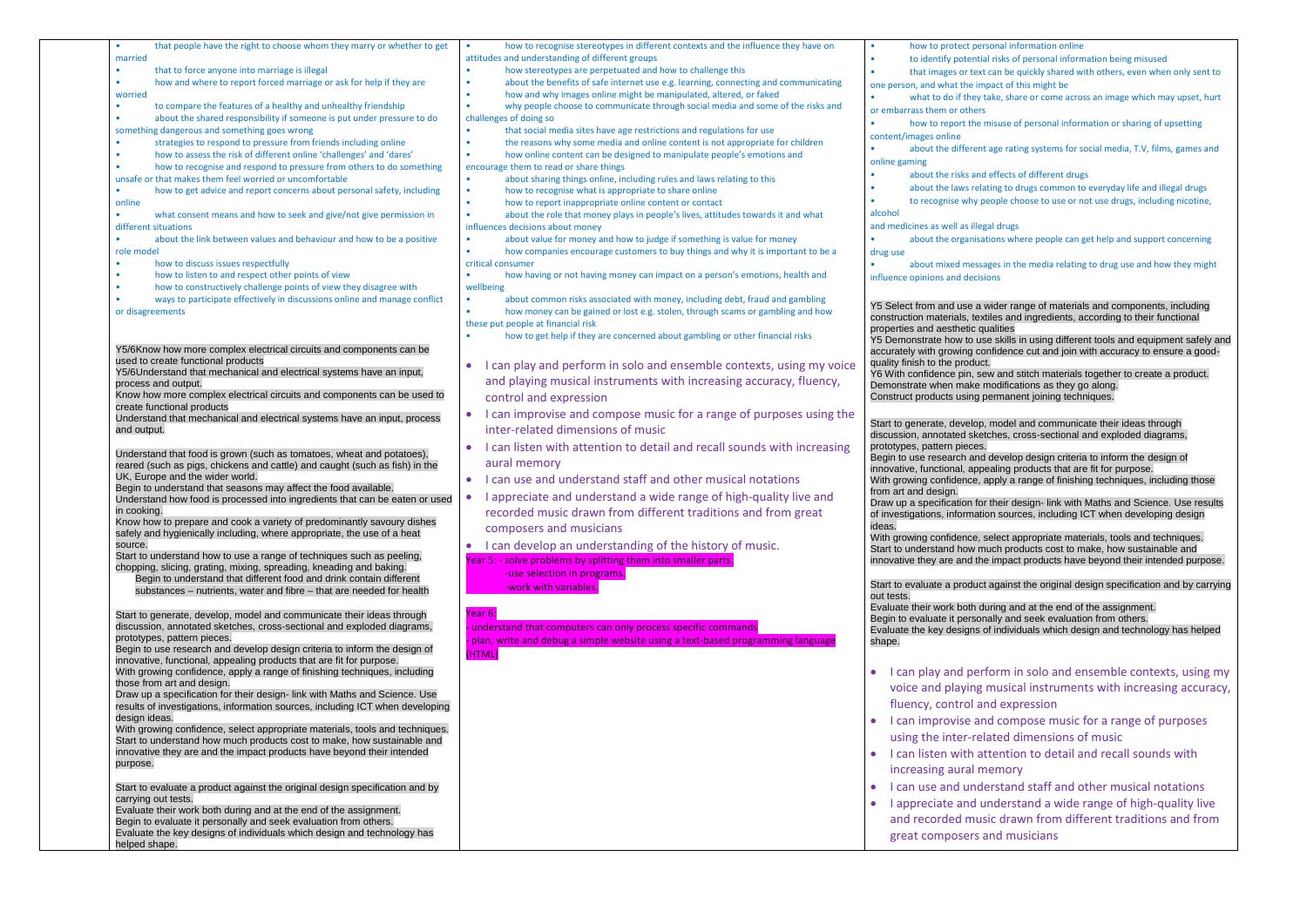|                                                                           | I can develop an un<br>$\bullet$ |
|---------------------------------------------------------------------------|----------------------------------|
| I can play and perform in solo and ensemble contexts,<br>$\bullet$        |                                  |
| using my voice and playing musical instruments with                       | Year 5                           |
| increasing accuracy, fluency, control and expression                      | -use logical reason              |
| I can improvise and compose music for a range of purposes                 | -use logical reason              |
| using the inter-related dimensions of music                               |                                  |
|                                                                           |                                  |
| I can listen with attention to detail and recall sounds with<br>$\bullet$ | Year 6:                          |
| increasing aural memory                                                   | - plan, write and debug a pr     |
| I can use and understand staff and other musical notations<br>$\bullet$   | multiple inputs and outputs      |
| I appreciate and understand a wide range of high-quality<br>$\bullet$     | demonstrate repetition, se       |
| live and recorded music drawn from different traditions                   | - understand the ideas of al     |
| and from great composers and musicians                                    | decomposition (breaking a        |
| can develop an understanding of the history of music.                     |                                  |
|                                                                           |                                  |
| Year 5:                                                                   |                                  |
| -understand the opportunities computer networks offer for collaboration.  |                                  |
| -be selective in evaluating digital content.                              |                                  |
|                                                                           |                                  |
| Year 6:                                                                   |                                  |
| understand the idea of a digital footprint and demonstrate an awareness   |                                  |
| of legal and ethical issues driven by technology.                         |                                  |
| -understand simple technical aspects of HTML.                             |                                  |
| -understand the technical aspects of how web pages are ranked in search   |                                  |

| I can develop an understanding of the history of music.                                                  |
|----------------------------------------------------------------------------------------------------------|
| Year 5:                                                                                                  |
| -use logical reasoning to explain how simple algorithms work.                                            |
| -use logical reasoning to detect and correct errors in algorithms.                                       |
|                                                                                                          |
| Year 6:                                                                                                  |
| - plan, write and debug a program for a physical system that incorporates<br>multiple inputs and outputs |
| - demonstrate repetition, selection, variable and sequence in one project                                |
| - understand the ideas of abstraction (looking at a problem in less detail) and                          |
| decomposition (breaking a problem down into smaller parts)                                               |
|                                                                                                          |
|                                                                                                          |
|                                                                                                          |
|                                                                                                          |
|                                                                                                          |
|                                                                                                          |
|                                                                                                          |
|                                                                                                          |
|                                                                                                          |
|                                                                                                          |
|                                                                                                          |
|                                                                                                          |
|                                                                                                          |

| Cycle A/C             | <b>International History, Geography, Computing, DT, Music, Art, PSHE</b> |                           |                                                 |                                                                                |                                                                          |                                           |
|-----------------------|--------------------------------------------------------------------------|---------------------------|-------------------------------------------------|--------------------------------------------------------------------------------|--------------------------------------------------------------------------|-------------------------------------------|
| 2020-2021             | 1 <sup>st</sup> Half Term                                                | 2 <sup>nd</sup> Half Term | 3rd Half Term                                   | 4 <sup>th</sup> Half Term                                                      | 5 <sup>th</sup> Half Term                                                | 6 <sup>th</sup> Half Term                 |
| 2022-2023             | <b>Evolution</b>                                                         |                           |                                                 | Invaders and settlers                                                          |                                                                          | <b>British discoveries and inventions</b> |
|                       | <b>Relevance to 'Real World' situations</b>                              |                           | <b>Relevance to 'Real World' situations</b>     |                                                                                | <b>Relevance to 'Real World' situations</b>                              |                                           |
|                       | <b>Text Links</b>                                                        |                           | <b>Text Links</b>                               |                                                                                | <b>Text Links</b>                                                        |                                           |
|                       | Vocabulary                                                               |                           | Vocabulary                                      |                                                                                | Vocabulary                                                               |                                           |
| <b>Upper Key</b>      | <b>Hi2/2.2</b> Extended chronological study Charles Darwin               |                           | Hi2/1.4 Anglo-Saxons & Vikings                  |                                                                                | Hi2/2.2 Extended chronological study                                     |                                           |
| Stage 2               | $3-D$ :                                                                  |                           | Hi2/2.1 Local History                           |                                                                                | Collage:                                                                 |                                           |
| <mark>410 AD –</mark> | <b>CARVE AND SCULPT MATERIALS USING A RANGE OF TOOLS AND</b>             |                           | Drawing:                                        |                                                                                | <b>CREATE A MONOCHROMATIC COLLAGE WHICH INCORPORATES</b>                 |                                           |
| <b>Present</b>        | FINISHING TECHNIQUES (E.G. SANDING, ETCHING AND SMOOTHING).              |                           |                                                 | USE SIMPLE RULES OF PERSPECTIVE IN DRAWINGS OF FIGURES AND BUILDINGS.          | USE RUBBING TECHNIQUES (FROTTAGE ART) TO COLLECT PATT                    |                                           |
| $Ar2/1.1$ to          | <b>CREATE CYLINDRICAL AND SPHERICAL FORMS USING A RANGE OF MEDIA</b>     |                           | USE CROSS HATCHING TO ADD TONAL DETAIL.         |                                                                                | <b>TEXTURES.</b>                                                         |                                           |
| create                | <b>AND SCALES.</b>                                                       |                           |                                                 | USE A VARIETY OF MEDIA TO REPRESENT LIGHT, SHADE, FORM, PATTERN AND            | <b>EMBELLISH A 3-D FORM USING COLLAGE TECHNIQUES (L</b>                  |                                           |
| sketch                | <b>CREATE ABSTRACT FORMS CHOOSING APPROPRIATE MATERIALS</b>              |                           | TEXTURE IN A RANGE OF DRAWING WORK.             |                                                                                | USE PATTERN TO ADD DETAIL, MOVEMENT AND INTEREST                         |                                           |
| books to              | AND TOOLS, DEMONSTRATING THE AWARENESS AND INFLUENCE                     |                           |                                                 | USE PEN AND INK TO ADD LINE, TONE AND PERSPECTIVE USING A TONAL INK            | WORK.                                                                    |                                           |
| record their          | OF A SPECIFIC ART GENRE.                                                 |                           | <b>WASH.</b>                                    |                                                                                | Using Different Materials, Planning the Collage:                         |                                           |
| observations          | USE 3-D SHAPES TO CREATE AN ABSTRACT FORM OR SCULPTURE,                  |                           | <b>Drawing Showing Perspective:</b>             |                                                                                | -working from a sketch                                                   |                                           |
| and use               | JUXTAPOS <u>ING INDIVIDUAL COMPONENTS.</u>                               |                           | -record from observation                        |                                                                                | -using templates made from own design                                    |                                           |
| them to               | <b>Working With Construction Materials - Willow</b>                      |                           | -identify vanishing points                      |                                                                                | -enlarging designs                                                       |                                           |
| review and            | -basic structure formation (circles and leaves)                          |                           | -understand one point perspective (side/centre) |                                                                                | -group work.                                                             |                                           |
| revisit ideas         | -joining techniques                                                      |                           |                                                 | -learn rules of perspective and how to draw guide lines to the vanishing point |                                                                          |                                           |
|                       | -adding additional details and building up relief                        |                           | -apply rules of perspective.                    |                                                                                | <b>Textiles in D&amp;T</b>                                               |                                           |
| $Ar2/1.2$ to          | -making a 'skin' with wet strength tissue paper                          |                           | Painting:                                       |                                                                                |                                                                          |                                           |
| improve               | -adding colour.                                                          |                           |                                                 | USE PAINT APPLICATION TECHNIQUES TO CREATE MOOD AND ATMOSPHERE IN A            | Linking with History, compare land use maps of UK from past with the pre |                                           |
| their                 | Printmaking:                                                             |                           | <b>PAINTING.</b>                                |                                                                                | land use.                                                                |                                           |
| mastery of            | <b>CREATE A DETAILED BLOCK FOR PRINTING USING STRING, CARD, FOAM</b>     |                           |                                                 | ADD BLACK AND WHITE TO PAINT TO CREATE SUBTLE TINTS AND TONES, LIGHT AND       |                                                                          |                                           |
| art and               | ETC.                                                                     |                           | <b>SHADE.</b>                                   |                                                                                |                                                                          |                                           |

| 5 <sup>th</sup> Half Term                                                                 | 6 <sup>th</sup> Half Term |  |
|-------------------------------------------------------------------------------------------|---------------------------|--|
| <b>British discoveries and inventions</b>                                                 |                           |  |
| <b>Relevance to 'Real World' situations</b>                                               |                           |  |
| <b>Text Links</b>                                                                         |                           |  |
| <b>Vocabulary</b>                                                                         |                           |  |
| <b>Hi2/2.2</b> Extended chronological study                                               |                           |  |
| Collage:                                                                                  |                           |  |
| <b>CREATE A MONOCHROMATIC COLLAGE WHICH INCORPORATES TEXT.</b>                            |                           |  |
| USE RUBBING TECHNIQUES (FROTTAGE ART) TO COLLECT PATTERNS AND                             |                           |  |
| <b>TEXTURES.</b>                                                                          |                           |  |
| <u>EMBELLISH A 3-D FORM USING COLLAGE TECHNIQUES (DECOUPAGE).</u>                         |                           |  |
| <u>USE PATTERN TO ADD DETAIL, MOVEMENT AND INTEREST TO A PIECE OF</u>                     |                           |  |
| WORK.                                                                                     |                           |  |
| Using Different Materials, Planning the Collage:                                          |                           |  |
| -working from a sketch                                                                    |                           |  |
| -using templates made from own design                                                     |                           |  |
| -enlarging designs                                                                        |                           |  |
| -group work.                                                                              |                           |  |
| <b>Textiles in D&amp;T</b>                                                                |                           |  |
| Linking with History, compare land use maps of UK from past with the present, focusing on |                           |  |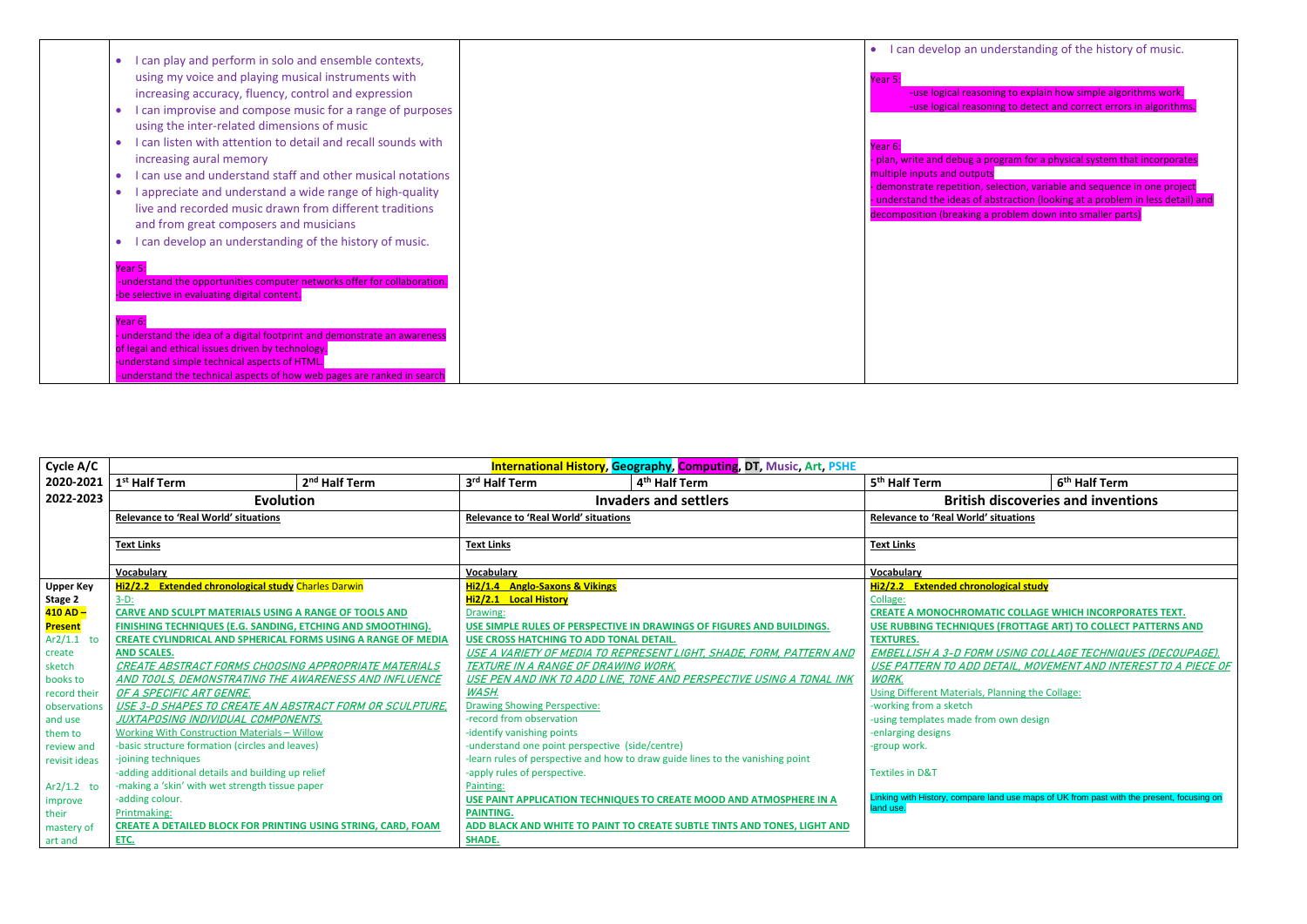| design       | USING DIGITAL SOFTWARE, CREATE ABSTRACT PRINTS WHICH                                                                                                                | USE PAINT TECHNIQUES CHARACTERISTIC OF A SPECIFIC GENRE (E.G.                                                                                                                    | use the eight points of a co                                 |
|--------------|---------------------------------------------------------------------------------------------------------------------------------------------------------------------|----------------------------------------------------------------------------------------------------------------------------------------------------------------------------------|--------------------------------------------------------------|
| techniques,  | INVOLVE EXPERIMENTATION WITH COLOUR, SIZE, SHAPE AND                                                                                                                | <u>PARTICULAR BRUSH STROKES, COLOURS AND PAINT APPLICATION</u>                                                                                                                   | symbols and key (including                                   |
| including    | <b>REPETITION.</b>                                                                                                                                                  | <b>TECHNIQUES).</b>                                                                                                                                                              | their knowledge of the Uni                                   |
| drawing,     | <b>Stencil Printing:</b>                                                                                                                                            | MIX AND USE COLOUR TO REFLECT MOOD AND ATMOSPHERE.                                                                                                                               |                                                              |
| painting and | -using card templates                                                                                                                                               | <b>Using Colour and Tone:</b>                                                                                                                                                    | use fieldwork to observe, r                                  |
| sculpture    | -sponging through or around                                                                                                                                         | -for contrast                                                                                                                                                                    | physical features in the loc                                 |
| with a range | -simple screen printing                                                                                                                                             | -to show depth, distance                                                                                                                                                         | sketch maps, plans and gra                                   |
| of materials | -fabric printing.                                                                                                                                                   | -to convey feelings, moods                                                                                                                                                       |                                                              |
| Ar2/1.3      | -Link With D.T.:                                                                                                                                                    | -to make harmonies, discords to understand relationships between colours - colour                                                                                                |                                                              |
| about great  | -creating a printing block from wood.                                                                                                                               | wheel                                                                                                                                                                            | how sleep contributes<br>healthy sleep strategie             |
| artists,     |                                                                                                                                                                     | -use a colour wash.                                                                                                                                                              | about the benefits of b                                      |
| architects   | Use maps, atlases, globes and digital/computer mapping to                                                                                                           | -develop tonal work by adding black and white.                                                                                                                                   | health                                                       |
| and          | locate countries and describe features studied.                                                                                                                     | Developing a Composition:                                                                                                                                                        | how to manage risk in                                        |
| designers in |                                                                                                                                                                     | -arranging shapes                                                                                                                                                                | stroke                                                       |
| history.     | Understand geographical similarities and differences through                                                                                                        | -overlapping shapes to show depth and distance                                                                                                                                   | how medicines can cor                                        |
|              | the study of human and physical geography of a region of the                                                                                                        | -balance of shapes and areas of interest                                                                                                                                         | that some diseases car<br>that bacteria and virus            |
|              | UK, a region in a European country, and a region within North                                                                                                       | -compose a picture, being aware of shapes and void.                                                                                                                              | how they can prevent                                         |
|              | or South America.                                                                                                                                                   |                                                                                                                                                                                  | routines                                                     |
|              |                                                                                                                                                                     | human geography, including: types of settlement and land use, economic                                                                                                           | to recognise the share                                       |
|              | what makes a healthy friendship and how they make people feel included                                                                                              |                                                                                                                                                                                  | about personal identity                                      |
|              | strategies to help someone feel included<br>about peer influence and how it can make people feel or behave                                                          | activity including trade links, and the distribution of natural resources including                                                                                              | family, faith, culture, hobbies, lik                         |
|              | the impact of the need for peer approval in different situations, including                                                                                         | energy, food, minerals and water                                                                                                                                                 | that for some people tl                                      |
|              | online                                                                                                                                                              |                                                                                                                                                                                  | biological sex                                               |
|              | strategies to manage peer influence and the need for peer approval e.g.                                                                                             | use fieldwork to observe, measure, record and present the human and physical                                                                                                     | how to recognise, resp<br>ways to boost their mo             |
|              | exit strategies, assertive communication                                                                                                                            | features in the local area using a range of methods, including sketch maps,                                                                                                      | about the link betweer                                       |
|              | that it is common for friendships to experience challenges                                                                                                          | plans and graphs, and digital technologies.                                                                                                                                      | and mental wellbeing                                         |
|              | strategies to positively resolve disputes and reconcile differences in                                                                                              |                                                                                                                                                                                  | to identify when situat                                      |
|              | friendships<br>how to recognise if a friendship is making them feel unsafe, worried, or                                                                             | about how resources are allocated and the effect this has on individuals, communities                                                                                            | to identify occasions w                                      |
|              | uncomfortable                                                                                                                                                       | and the environment                                                                                                                                                              | to differentiate betwee                                      |
|              | when and how to seek support in relation to friendships                                                                                                             | how to show compassion for the environment, animals and other living things                                                                                                      | and dangerous behaviour                                      |
|              | how to ask for, give and not give permission for physical contact                                                                                                   | about the way that money is spent and how it affects the environment                                                                                                             | how to deal with comn                                        |
|              | how to respond to unwanted or unacceptable physical contact                                                                                                         | to express their own opinions about their responsibility towards the environment<br>to identify different types of media and their different purposes e.g. to entertain, inform, | how to respond in an e<br>emergency services                 |
|              | that no one should ask them to keep a secret that makes them feel                                                                                                   | persuade or advertise                                                                                                                                                            | that female genital mu                                       |
|              | uncomfortable or try to persuade them to keep a secret they are worried about                                                                                       | basic strategies to assess whether content online (e.g. research, news, reviews, blogs) is                                                                                       | what to do and whom                                          |
|              | to recognise that everyone should be treated equally                                                                                                                | based on fact, opinion, or is biased                                                                                                                                             | at risk of FGM                                               |
|              | why it is important to listen and respond respectfully to a wide range of<br>people, including those whose traditions, beliefs and lifestyle are different to their | that some media and online content promote stereotypes                                                                                                                           |                                                              |
|              | own                                                                                                                                                                 | how to assess which search results are more reliable than others                                                                                                                 | Toys:                                                        |
|              | what discrimination means and different types of discrimination e.g.<br>$\bullet$                                                                                   | how devices store and share information                                                                                                                                          | Confidently select appropriate                               |
|              | racism, sexism, homophobia                                                                                                                                          | to identify jobs that they might like to do in the future<br>٠<br>about the role ambition can play in achieving a future career<br>$\bullet$                                     | use them.<br>Use tools safely and accurate                   |
|              | to identify online bullying and discrimination of groups or individuals e.g.                                                                                        | how or why someone might choose a certain career<br>$\bullet$                                                                                                                    | Assemble components to mal                                   |
|              | trolling and Harassment                                                                                                                                             | about what might influence people's decisions about a job or career, including pay,                                                                                              | Aim to make and to achieve a                                 |
|              | the impact of discrimination on individuals, groups and wider society                                                                                               | working conditions, personal interests, strengths and qualities, family, values                                                                                                  | Understand how mechanical s                                  |
|              |                                                                                                                                                                     | the importance of diversity and inclusion to promote people's career opportunities                                                                                               | movement.                                                    |
|              | Know how to reinforce and strengthen a 3D framework.                                                                                                                | about stereotyping in the workplace, its impact and how to challenge it                                                                                                          |                                                              |
|              | Use finishing techniques to strengthen and improve the appearance of their                                                                                          | that there is a variety of routes into work e.g. college, apprenticeships, university,                                                                                           | Generate, develop, model and<br>annotated sketches, cross-se |
|              | product using a range of equipment including ICT.                                                                                                                   | training                                                                                                                                                                         | pieces.                                                      |
|              |                                                                                                                                                                     |                                                                                                                                                                                  | Use research and develop de                                  |
|              | Understand that food is grown (such as tomatoes, wheat and potatoes),                                                                                               | I can play and perform in solo and ensemble contexts, using my                                                                                                                   | functional, appealing products                               |
|              | reared (such as pigs, chickens and cattle) and caught (such as fish) in the                                                                                         | voice and playing musical instruments with increasing accuracy,                                                                                                                  | Accurately apply a range of fir                              |
|              | UK, Europe and the wider world.                                                                                                                                     | fluency, control and expression                                                                                                                                                  | design.<br>Draw up a specification for the                   |
|              | Begin to understand that seasons may affect the food available.                                                                                                     | I can improvise and compose music for a range of purposes using<br>$\bullet$                                                                                                     | Plan the order of their work, c                              |
|              | Understand how food is processed into ingredients that can be eaten or                                                                                              | the inter-related dimensions of music                                                                                                                                            | Suggest alternative methods                                  |
|              | used in cooking.                                                                                                                                                    |                                                                                                                                                                                  | Identify the strengths and area                              |
|              | Know how to prepare and cook a variety of predominantly savoury dishes                                                                                              | I can listen with attention to detail and recall sounds with                                                                                                                     | Know how much products cos<br>and the impact products have   |
|              | safely and hygienically including, where appropriate, the use of a heat                                                                                             | increasing aural memory                                                                                                                                                          |                                                              |
|              | source.                                                                                                                                                             | I can use and understand staff and other musical notations                                                                                                                       | Evaluate their products, identi                              |
|              | Start to understand how to use a range of techniques such as peeling,<br>chopping, slicing, grating, mixing, spreading, kneading and baking.                        |                                                                                                                                                                                  | carrying out appropriate tests.                              |
|              |                                                                                                                                                                     |                                                                                                                                                                                  | Evaluate their work both durin                               |
|              |                                                                                                                                                                     |                                                                                                                                                                                  | Record their evaluations using                               |

compass, four and six-figure grid references, ing the use of Ordnance Survey maps) to build **Jnited Kingdom and the wider world** 

e, measure, record and present the human and local area using a range of methods, including graphs, and digital technologies.

tes to a healthy lifestyle egies and how to maintain them of being outdoors and in the sun for physical and mental

in relation to sun exposure, including skin damage and heat

- contribute to health and how allergies can be managed can be prevented by vaccinations and immunisations ruses can affect health
- Int the spread of bacteria and viruses with everyday hygiene

ared responsibility of keeping a clean environment herabout and what contributes to it, including race, sex, gender, likes/dislikes

le their gender identity does not correspond with their

espect and express their individuality and personal qualities mood and improve emotional wellbeing een participating in interests, hobbies and community groups

uations are becoming risky, unsafe or an emergency s where they can help take responsibility for their own safety veen positive risk taking (e.g. trying a challenging new sport)

mmon injuries using basic first aid techniques an emergency, including when and how to contact different

mutilation (FGM) is against British law<sup>1</sup> om to tell if they think they or someone they know might be

ate tools, materials, components and techniques and

ately.

nake working models.

e a quality product.

al systems such as cams or pulleys or gears create

and communicate their ideas through discussion, sectional and exploded diagrams, prototypes, pattern

design criteria to inform the design of innovative, icts that are fit for purpose. f finishing techniques, including those from art and

their design- link with Maths and Science. , choosing appropriate materials, tools and techniques. Is of making if the first attempts fail. Ireas for development in their ideas and products. cost to make, how sustainable and innovative they are ave beyond their intended purpose.

entifying strengths and areas for development, and Iring and at the end of the assignment.

sing drawings with labels.